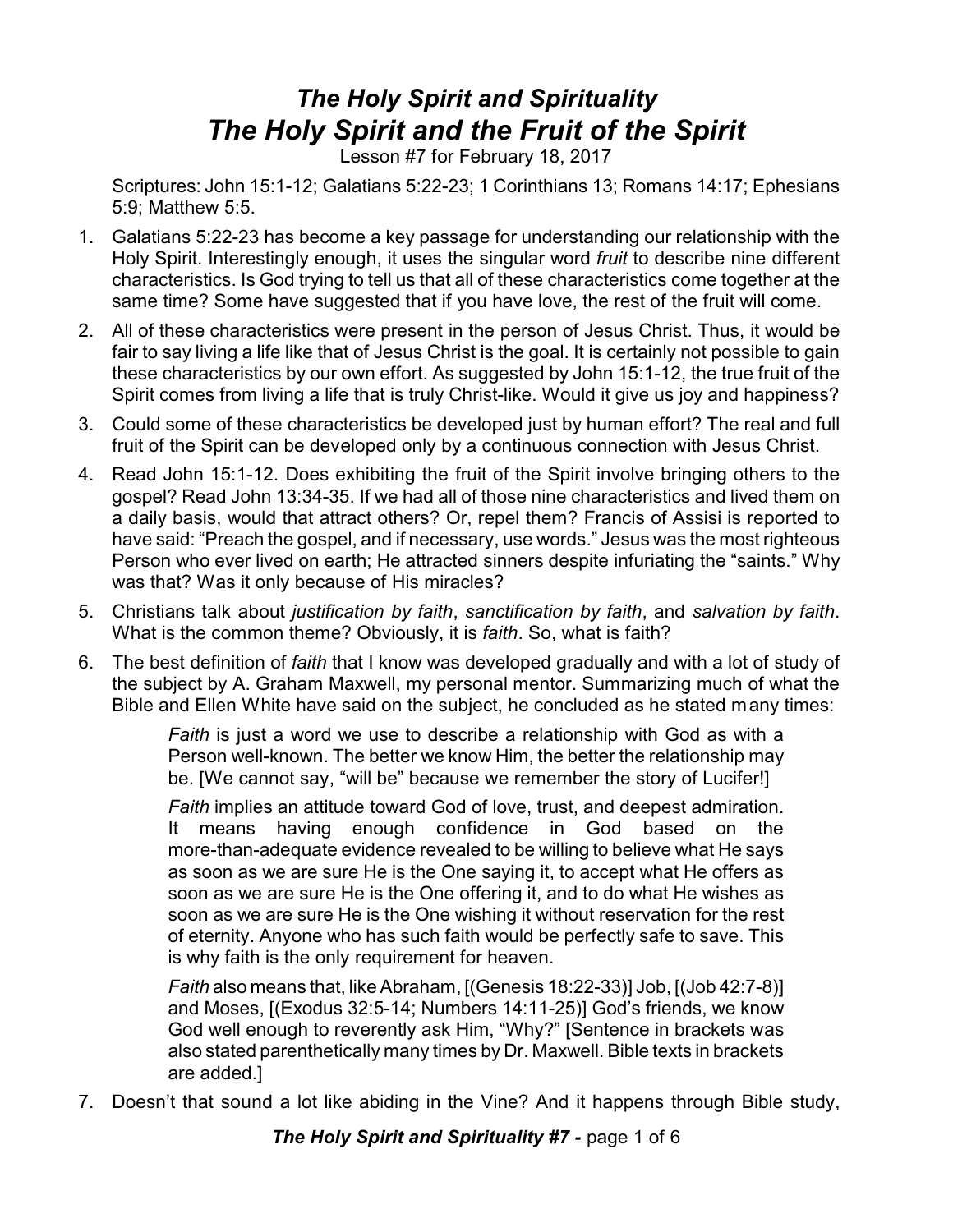prayer, and witnessing. These three things are a vital combination without which we cannot expect to have a living, thriving, relationship with Jesus. But, it will involve giving up our selfishness and pride, and it will include choosing to do what God wants us to do for Him. Real *agape* love would be the basis for all the other characteristics, and that is not natural for selfish human beings. *Agape* love is altruistic. Those are the ways we get to know Jesus. Often, those who need love the most are the least lovable.

8. How do we abide in Christ? How do we develop that permanent, lasting relationship with Him? If a significant number of us could do that, how long would it be before we would see the second coming? Do we really know what is needed? Do we know how to love as Jesus did? Consider the following words from Ellen White.

> **All true obedience comes from the heart. It was heart work with Christ. And if we consent, He will so identify Himself with our thoughts and aims, so blend our hearts and minds into conformity to His will, that when obeying Him we shall be but carrying out our own impulses. The will, refined and sanctified, will find its highest delight in doing His service. When we know God as it is our privilege to know Him, our life will be a life of continual obedience. Through an appreciation of the character of Christ, through communion with God, sin will become hateful to us.**—Ellen G. White, *The Desire of Ages* 668.3; *LHU* 178.5; *BLJ* 31.4. [Bold type is added.] How long will that process take?

- 9. "Every good tree bears good fruit; but the rotten tree bears bad fruit. A good tree cannot produce bad fruit, nor can a rotten tree produce good fruit." (Matthew 7:17-18, *NASB*)
- 10. Read 2 Timothy 3:5. The *New Living Translation* paraphrases Paul's words suggesting, people "will act religious, but they will reject the power that could make them godly." So, what is the difference between living a religious life and a life that is filled with the Holy Spirit?
- 11. How would you describe the lives of faithful Pharisees? How would you describe the lives of modern Christians who refuse to accept the teachings of the Bible as believed and taught by Seventh-day Adventists and instead cling to popular Christianity? Is the average Adventist really a better Christian than the average Baptist? Or, Methodist? Or, Catholic?
- 12. Read Galatians 5:22 and 1 Corinthians 13. Why do you suppose Paul listed love as the first characteristic of the fruit of the Spirit? True religion is being truly loving.
- 13. Remember that Jesus said that love to God and love to our fellow humans are the two great commandments. (Matthew 22:34-40; Mark 12:28-34; Luke 10:25-28) What are the relationships among these two great commandments and the fruit of the Spirit? If we invite Christ into our lives and learn to really love God and our fellow humans, wouldn't it lead to the production of the other characteristics of the fruit of the Spirit?
- 14. Read Luke 6:27-28 and Romans 5:8. Compare Matthew 5:44 (*GNB*): "Love your enemies."
- 15. Read John 13:35. Are those words still true? Or, have Christian principles so permeated the Western world that even non-Christians are expected to act like Christians?
- 16. Scan briefly 1 Corinthians 12 and 14. Why do you think 1 Corinthians 13 comes between these two chapters which deal with the gifts of the Spirit? Love, as stated in 1 Corinthians, certainly is an essential fruit of the spirit.
- 17. There are many Christians who feel that certain gifts of the Spirit are the most important

*The Holy Spirit and Spirituality #7 - page 2 of 6*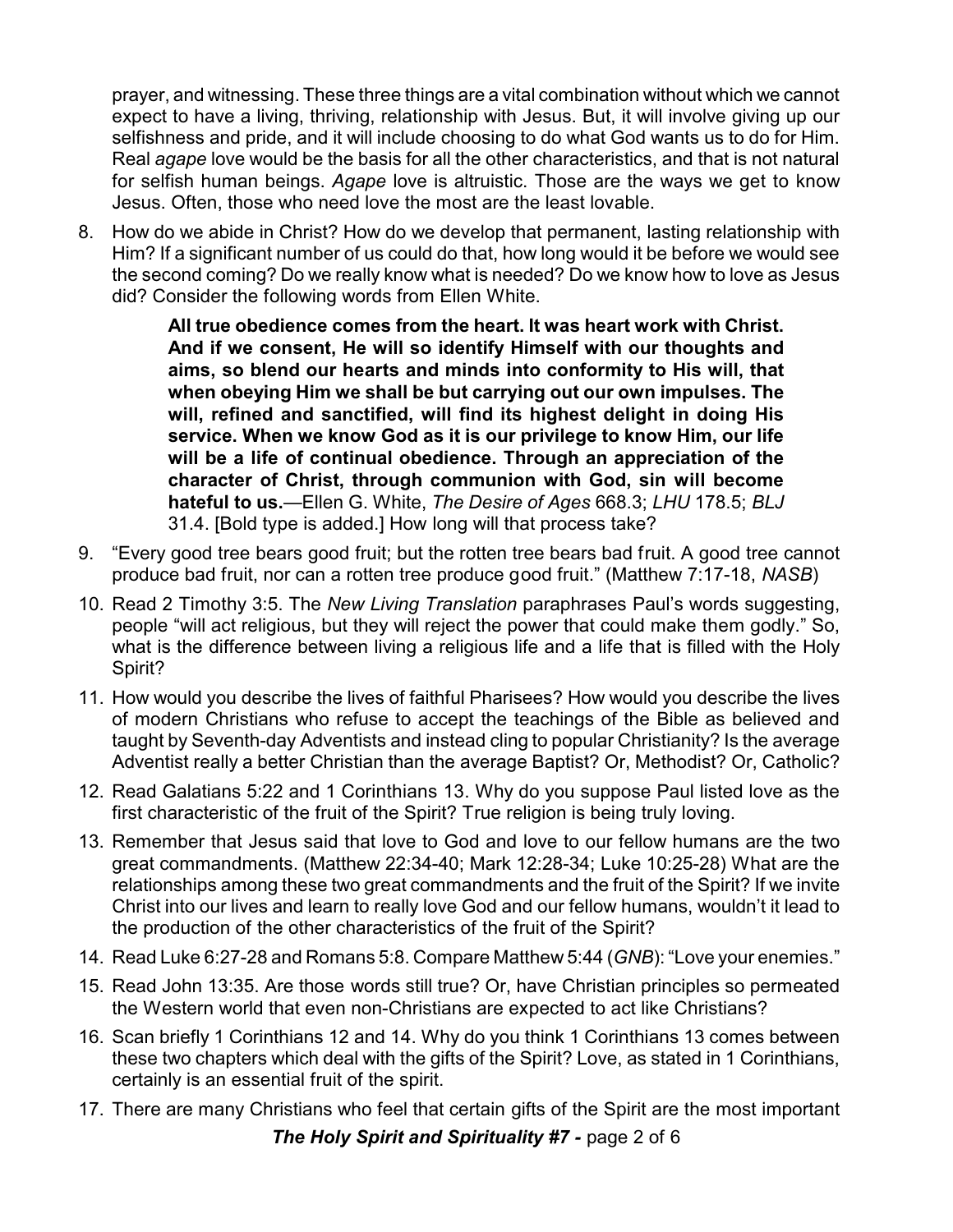markings of a true saint. But, Paul seemed to suggest that true Christian love–*agape* love–is more important than any gift of the Spirit. Is true love the glue that binds together all other virtues of the fruit the Spirit?

- 18. Consider your own life. Do you exhibit true Christian love in every aspect of your life? Does God expect us to love the people with whom we work? How should that be manifested? Are we kind, considerate, and willing to carry our share of the work load each day? Could we actually go the extra mile and do more than our share by helping others when they get behind in their work? Would that encourage them to be lazy?
- 19. Read Romans 14:17. What is joy? Is it the same as happiness? Does God expect us always to be joyful? Is that possible in the world in which we live?
- 20. Consider what Ellen White wrote.

Smile, parents; smile, teachers. If your heart is sad, let not your face reveal the fact. Let the sunshine from a loving, grateful heart light up the countenance. Unbend from your iron dignity, adapt yourselves to the children's needs, and make them love you. You must win their affection, if you would impress religious truth upon their heart.—Ellen G. White, *Review and Herald*, March 21, 1882, par. 13; *FE* 68.3; *CG* 148.1; *AH* 432.2.

- 21. Is that being phoney? Or, is it the real truth? Think of all that Jesus went through. But, He knew what the outcome would be if He remained faithful. The larger, overarching truth is that Jesus Christ has already won the great controversy; if we continue to abide in Him even if persecution comes and we are killed–like most of the disciples–we have the promise of eternal life with God. Isn't that more important than any temporary problems facing us here? Isn't that reason enough to be smiling and cheerful?
- 22. To what extent is joy or happiness determined by local conditions? Is there a kind of joy that is deeply rooted in the fruit of the Spirit? Shouldn't our trust in God give us abundant reasons to rejoice with unspeakable joy? Why did Jesus sometimes weep? (See John 11:35 and Matthew 23:37.)
- 23. Read John 14:27 and Romans 14:17. What is the relationship between peace and the work of the Holy Spirit?
- 24. If we, like Jesus, have that abiding relationship with God, we will not allow anything to come between us and our loving heavenly Father. That will prove to be an eternal basis of peace. Paul was confined in a filthy dungeon when he wrote the following words.

**2 Timothy 3:12** (*GNB*): Everyone who wants to live a godly life in union with Christ Jesus will be persecuted.

- 25. Paul was almost certain that he would soon be killed by Nero; (2 Timothy 4:6-8) and yet, he was not afraid and wrote words of comfort and peace to his spiritual son, Timothy.
- 26. Read Romans 5:1. "Now that we have been put right with God through faith, we have peace with God through our Lord Jesus Christ." (*GNB*) Is that always true? Was Jesus always peaceful despite the many troubles that He went through? Isn't God a God of peace? (Philippians 4:9; Romans 12:18)
- 27. Read 2 Peter 3:9. God is patient because He wants everyone to be saved. If we have true Christian love, shouldn't we want everyone to be saved? Patient endurance will be one of the special characteristics of God's end-time people.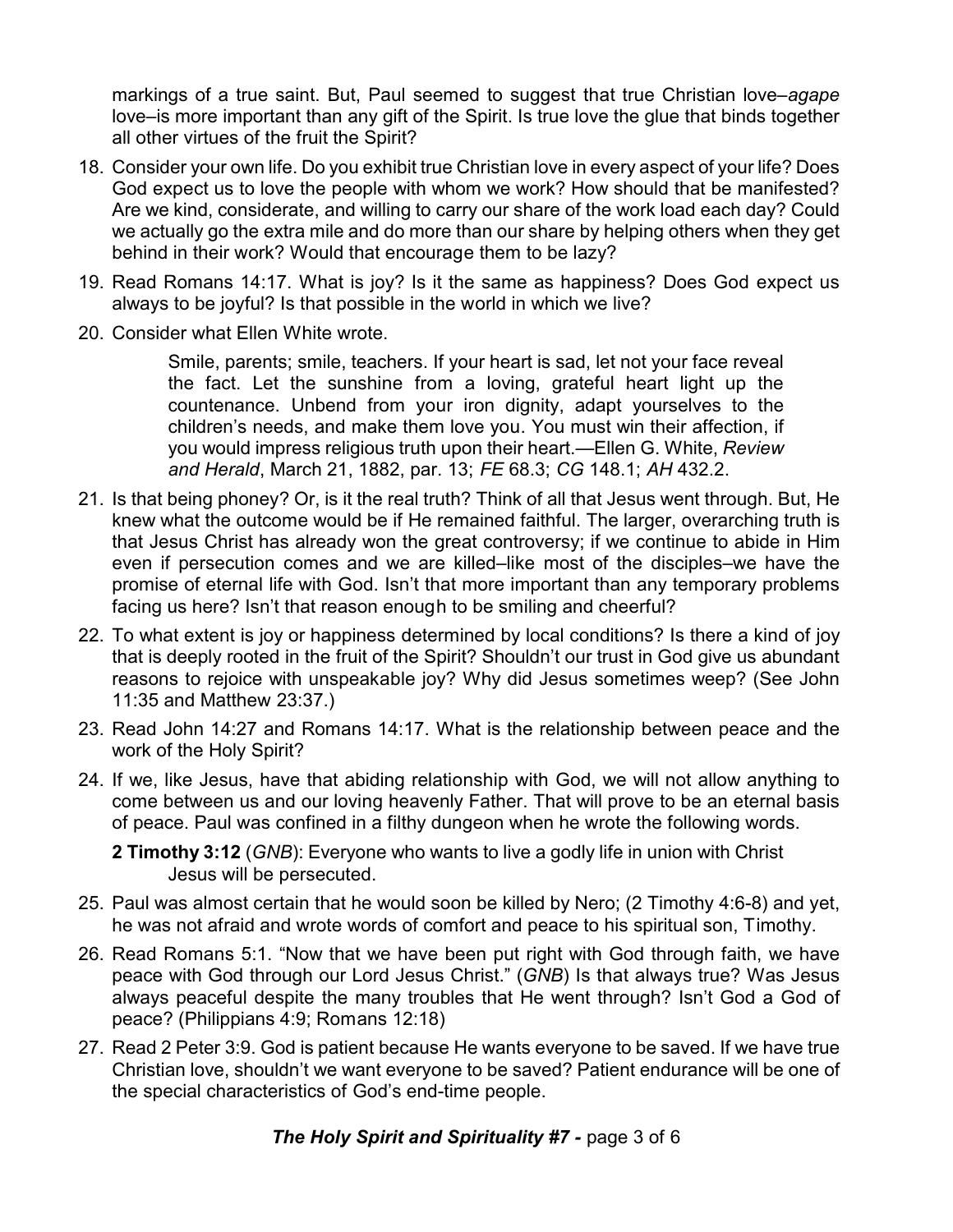**Revelation 14:12** (*GNB*): This calls for endurance on the part of God's people, those who obey God's commandments and are faithful to Jesus.

- 28. It certainly does not even need to be mentioned that patience is not a natural human characteristic. But, it should also be obvious that impatience will make us unfit for the kingdom of heaven. Do you experienced joy, peace, and patience in your life on a daily basis?
- 29. Read 1 Corinthians 13:4 in the "love chapter." Could we be described as "patient and kind ... not jealous or conceited or proud"? (*GNB*)
- 30. Think how patient God was and how kind He was toward the children of Israel. (Hosea 11:1-4) Is there anything that discredits our Christian testimony and ministry more than a lack of kindness. If we see someone committing wrong against another and we manage to reprove them in kindness, how does that impact them?
- 31. Read Ephesians 5:9. Notice that along with goodness, we must have righteousness and truth. *Righteousness* means right living; goodness is love in action.
- 32. Another characteristic of the fruit of the Spirit is faithfulness. Would it be correct to say that *faithfulness* means trustworthiness, even reliability? Notice that God faithfully keeps His promises. (1 Corinthians 1:9; 10:13; 1 Thessalonians 5:24; 2 Thessalonians 3:3) Jesus Christ Himself is described as a faithful Witness. (Revelation 1:5) By being faithful we can reflect the image of God.

It is not the great results we attain, but the motives from which we act, that weigh with God. He prizes goodness and faithfulness more than the greatness of the work accomplished.—Ellen G. White, *Testimonies for the Church*, vol. 2, 510.2-511.0.

- 33. Read Galatians 5:23; compare Matthew 5:5. Humility and self-control are not natural human characteristics. But, Jesus Himself told us that the humble will receive what God has promised. Why does God value humility so much? Think of Moses.
- 34. Notice carefully that meekness and humility are not equal to weakness. Moses was the meekest man on this earth. (Numbers 12:3) But, he was a powerful leader of God's people. What does it mean to be meek? The meek are not boisterous, quarrelsome, or selfishly aggressive. They go about their daily lives, exhibiting a gentle spirit.
- 35. Even Solomon said in Proverbs 16:32 (*GNB*): "It is better to be patient than powerful. It is better to win control over yourself than over whole cities."
- 36. As listed in Galatians 5, the last of the fruit of the Spirit is self-control. What kind of selfcontrol was being suggested? It certainly does not mean being able to do anything our natural selves want to do! It means being so in tune with God that we only want to do what we know is the right thing to do which is what God wants us to do. This means control not only over food and drink but also over every aspect of our lives. Are there aspects of your life in which you are definitely not self-controlled?

In modern language the passage in Galatians 5:22, 23 could read something like this: "The Fruit of the Spirit is an affectionate, lovable disposition, a radiant spirit and a cheerful temper, a tranquil mind and a quiet manner, a forbearing patience in provoking circumstances and with trying people, a sympathetic insight and tactful helpfulness, generous judgment and a big-souled charity, loyalty and reliableness under all circumstances, humility

**The Holy Spirit and Spirituality #7 - page 4 of 6**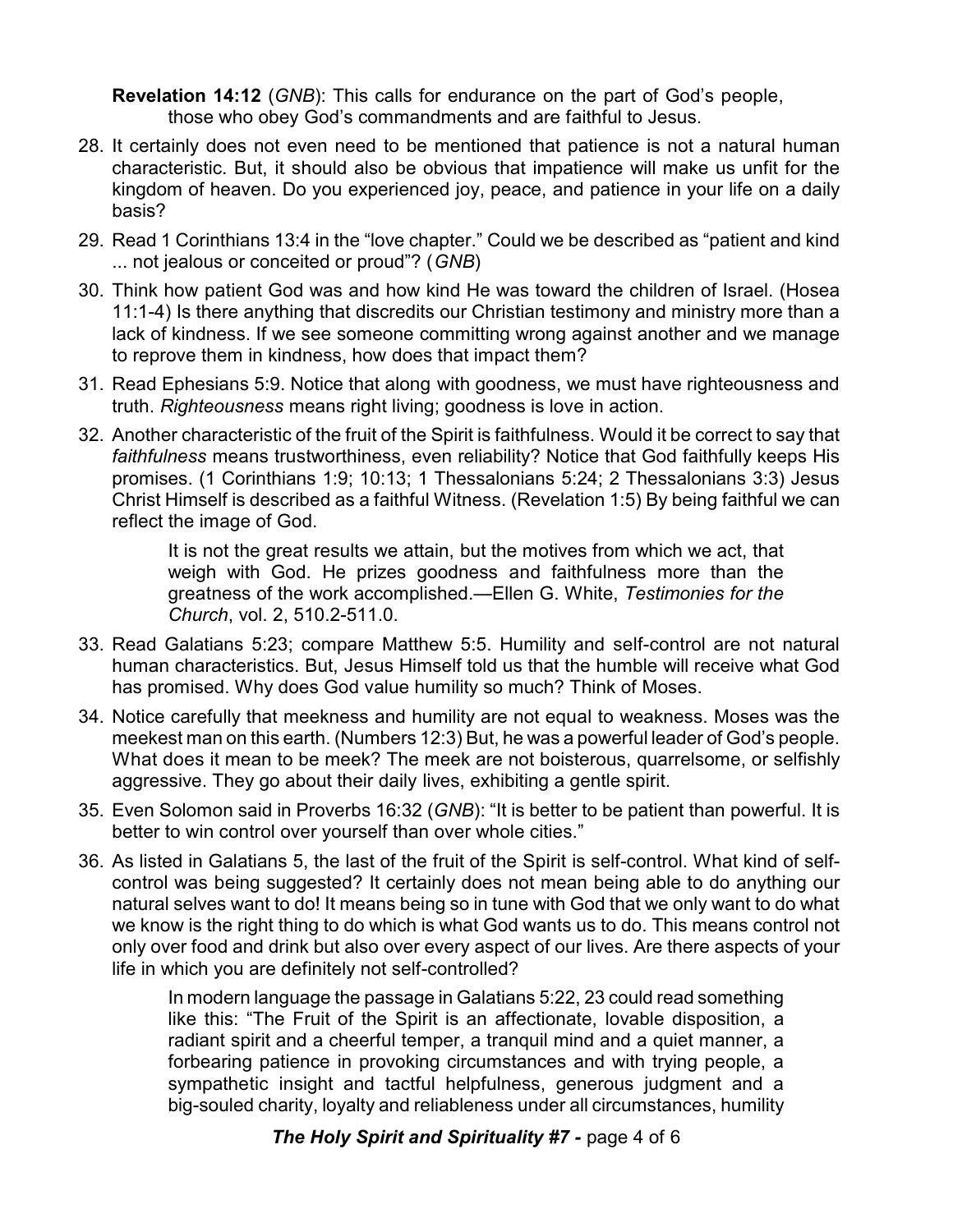that forgets self in the joy of others, in all things self-mastered and self-controlled, which is the final mark of perfecting. This is the kind of character that is the Fruit of the Spirit. Everything is in the word Fruit. It is not by striving, but by abiding; not by worrying, but by trusting; not of works, but of faith."—S. Chadwick, in Arthur Walkington Pink, *The Holy Spirit* (Bellingham, Wash.: Logos Bible Software, n.d.), chapter 30.—As quoted in *Adult Sabbath School Bible Study Guide*, Friday, February 17, 2017.

If the love of the truth is in your heart, you will talk of the truth. You will talk of the blessed hope that you have in Jesus. If you have love in your heart, you will seek to establish and build up your brother in the most holy faith. If a word is dropped that is detrimental to the character of your friend or brother, do not encourage this evil-speaking. It is the work of the enemy. Kindly remind the speaker that the Word of God forbids that kind of conversation.—Ellen G. White, *Review and Herald*, June 5, 1888, par. 6; *RH* July 27, 1911, par. 6; *TMK* 153.5*; YRP* 76.3.

37. To many people, justification or forgiveness is the very essence of Christianity. So, why is it necessary for us to develop self-control and victory over sin?

> **What say the testimonies concerning these things? Even one wrong trait of character, one sinful desire cherished, will eventually neutralize all the power of the gospel.** The prevalence of a sinful desire shows the delusion of the soul. Every indulgence of that desire strengthens the soul's aversion to God. The pains of duty and the pleasures of sin are the cords with which Satan binds men in his snares. **Those who would rather die than perform a wrong act are the only ones who will be found faithful.**—*Testimonies for the Church*, vol. 5, 53.2; *Mar* 82.6. [Bold type is added.]

- 38. What do you think? Is the fruit of the Spirit more important than any gift of the Spirit? Would God dare to bless us with the gifts of the Spirit if we do not already have the fruit of the Spirit? If we are going to reach the place where we can love our enemies, aren't death to self and abiding in Christ absolutely essential?
- 39. So, how do we abide in Christ? Clearly, Bible study, prayer along with Christian meditation, and witnessing to others need to be an essential part of each of our lives. Could you be an authentic Christian without the fruit of the Spirit? How do you respond when you are under a lot of stress? Do you always respond with love, kindness, patience, and self-control?
- 40. What would happen to Seventh-day Adventists as a church if we determined to set aside some time each day to spend quietly with Jesus Christ? How long would it take for us to be transformed? Or, is this process of beholding and becoming changed a process that will go on forever?
- 41. Do you truly honor and worship Jesus Christ? Do you think of Him as the model for your life? Remember that Jesus said that to love God and our fellow human beings is the essence of Christianity, the two great commandments. Is it possible to love God and not love the people around us?
- 42. Read Galatians 5:17,24. In light of what we have studied, what does it mean to walk in the Spirit? Does that always involve crucifying the flesh?

*The Holy Spirit and Spirituality #7 -* page 5 of 6